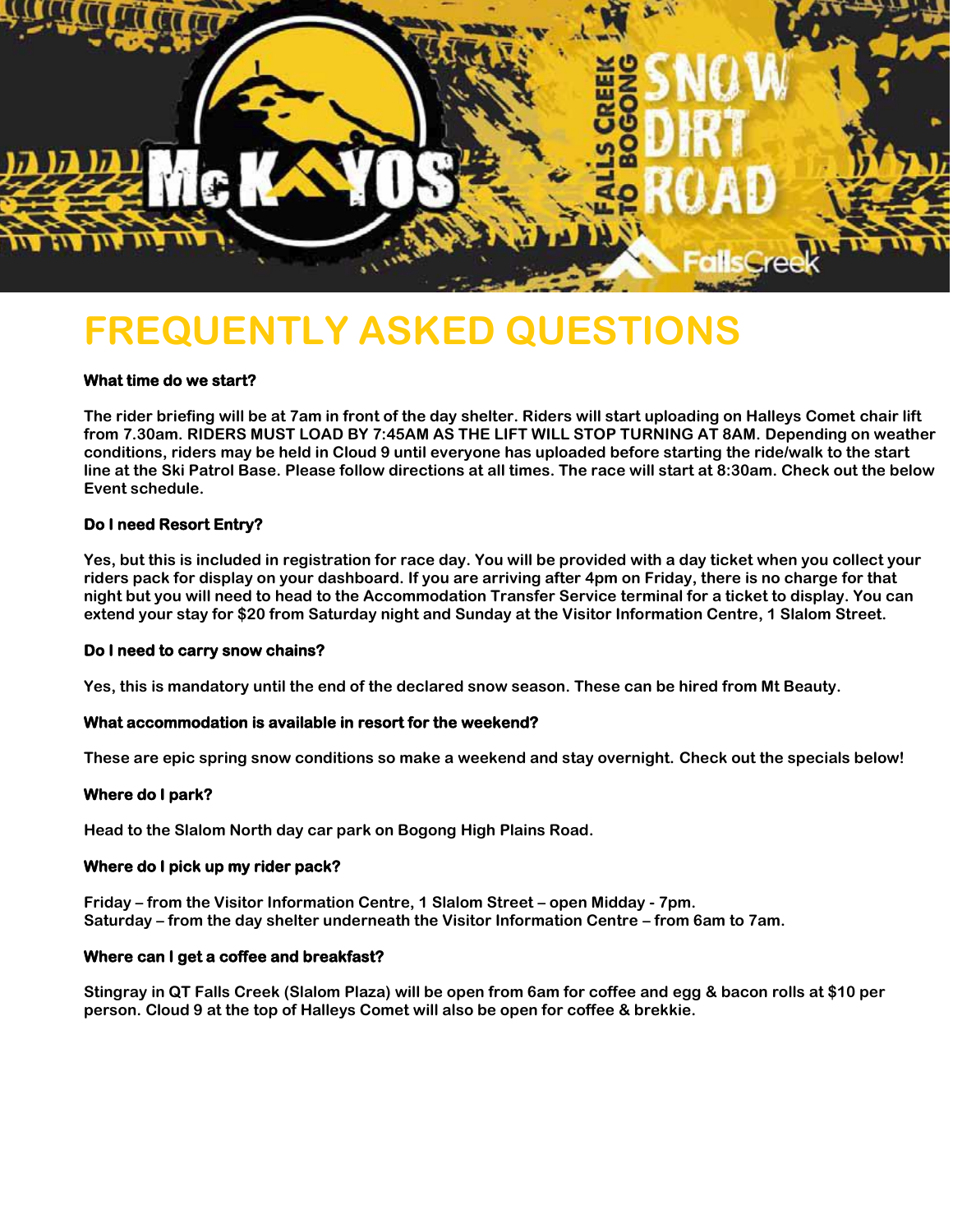

#### **Will it be cold at the top?**

**Possibly, but you can keep warm in Cloud 9 until it is time to head up to the start line. If you want to bring some extra layers until the start of the race we will have a baggage collection point for jackets and boots at Cloud 9 where you can drop you stuff and we will then bring your gear to the finish line at Bogong Village.**

#### **Where are the best spectator locations?**

**There will be some key spots, Ory's Trail, Milch Café, Koki Corner (for the Village Green drop) and Slalom Plaza (for the 3 sets of stairs descent) are the best spots in the village. Down low another fun place to watch is at the river crossing. See the attached trail map.** 

# **What is available at the finish at Bogong Village?**

**Water and toilets are available. A complimentary lunch will be running courtesy of FCRM & Bridge Road Brewery will have a cold beer waiting for you at the finish line. These will be for sale also so stick some cash down your sock before the race. Presentations will be made at approximately 11.00am.**

# **What prizes are on offer?**

**There will be loads of merch and accommodation prizes for all podium winners.**

#### **How will we get back up to Falls Creek?**

**4 Site will be running shuttles back to Falls from 11.30am onwards. There will be enough of these to get all riders back to Falls. There will be a bike wash available at the shuttle stop.**

#### **What's the weather forecast?**

**Keep an eye on the Bureau of Metrology as conditions can change quite quickly so we recommend coming prepared for all conditions, sun, wind, rain and snow.**

#### **What if I have a mechanical issue on the course?**

**All riders should be prepared with any tools & spares they need for a mid-course repair job.**

#### **What if I am up for a party on Saturday night?**

**The Frying Pan will be hosting an after party that night with Drinks Specials and event highlights!**

#### **What social media hashtags shall we use?**

**#ridefallscreek #fallscreekmtb #mckayos #snowdirtroad**

#### **Where can we see event photos?**

**Keep an eye on the Facebook event page. If you have any to share feel free to post them to the page or send us any footage to [nathanfenton@fallscreek.com.au](mailto:nathanfenton@fallscreek.com.au)**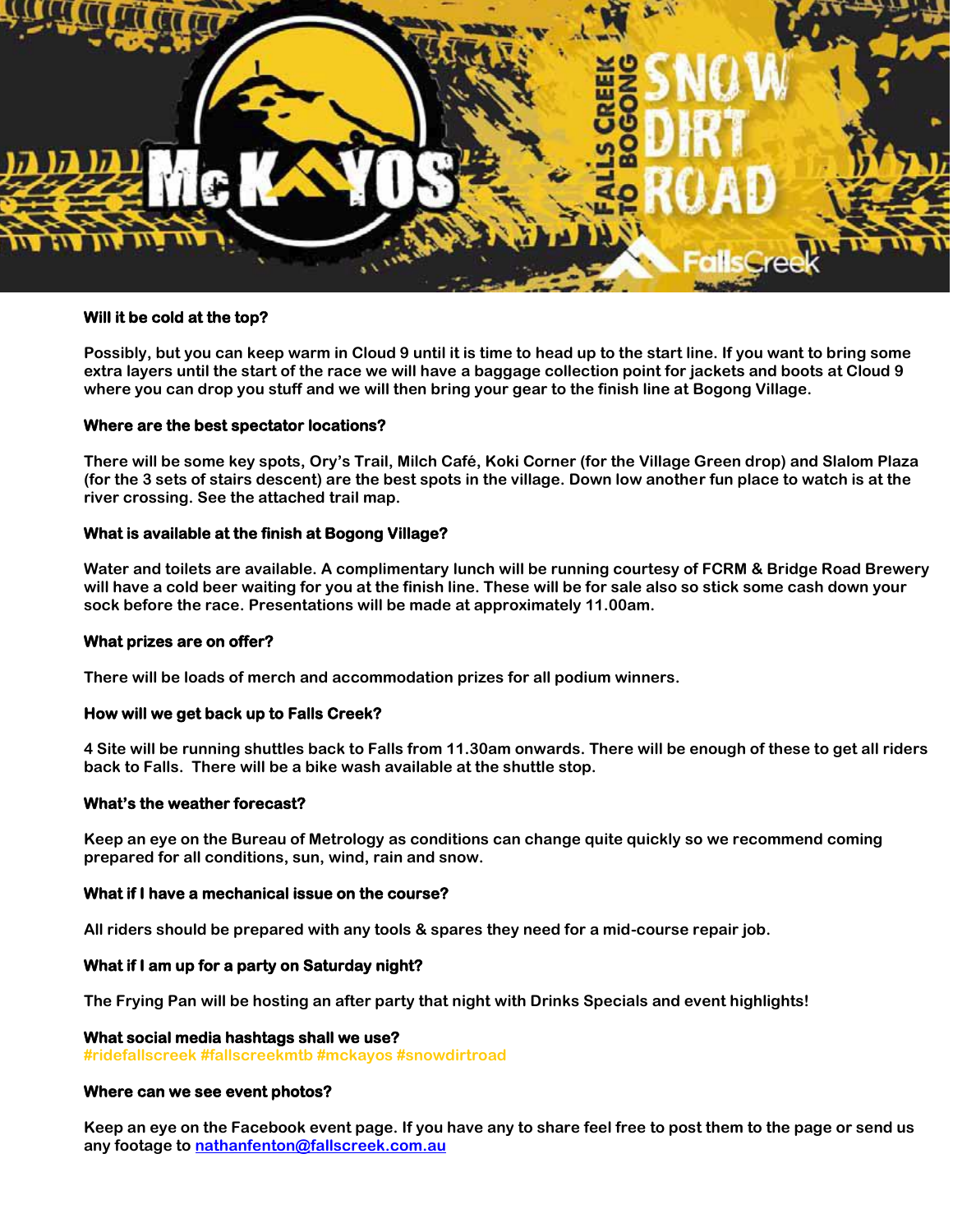# <u>MAN MAM</u> w

**LL CC** 





REE ⋛<br>ც

m



| <b>Cedarwood Apartments</b>     | 40% off peak rates to riders with in room bike storage<br>allowed                                                                                                                                                           | From: \$125 to \$600                                               |                                             |
|---------------------------------|-----------------------------------------------------------------------------------------------------------------------------------------------------------------------------------------------------------------------------|--------------------------------------------------------------------|---------------------------------------------|
|                                 | Returning quests receive a further discount of 5%                                                                                                                                                                           | per apartment per<br>night to                                      | 03 5758 3393                                |
|                                 | 50% off lift and lesson passes or 30% off lift only pass<br>with a 3 night stay 3 nights and ski 3 days.                                                                                                                    |                                                                    |                                             |
| <b>Viking Lodge</b>             | Twin share & family rooms available.                                                                                                                                                                                        |                                                                    | 03 5758 3247                                |
| <b>Bogong Village</b>           | Book with us direct & use the code word "Big White Bo-<br>gong" to receive a 15% discount. Two night minimum,<br>cottages range from 2-8 berth and 2.5                                                                      | From \$159 - \$209                                                 | Ph: 5754 1131                               |
| Australian Alpine Club          | Rooms vary with 2-6 share (2x2 single bed, 1 queen dbl<br>room, 9x dbl beds with bunk rooms & 3 bunk family<br>rooms.<br>Linen & bedding not included. Communal kitchen, din-<br>ing & living area. Preferred 2 night stay. | From \$100per night<br>per adult                                   | 0409 417 253<br>(from 6-8:30pm<br>weekdays) |
| <b>Falls Creek Country Club</b> | Apartments with 3 bedroom (6-10share), 2 bedroom (4-<br>6share), 1bedroom (4share), Studio apartments<br>(2share).<br>1 & 2 night stay options available, all linen & bedding                                               | 50% off winter high<br>season<br>From \$397 for 2                  | 03 5758 3391                                |
|                                 | included                                                                                                                                                                                                                    | people for 2 nights.                                               |                                             |
| <b>Altitude Apartments</b>      | 2x2 Bedroom/4 share, 1x2 bedroom/6 share, 2x4 bed-<br>room/12 share                                                                                                                                                         | From \$640 to<br>\$1820 per apart-<br>ment                         | 03 5758 3811                                |
|                                 | Minimum 2 night stay                                                                                                                                                                                                        |                                                                    |                                             |
| Frueauf Village                 | Apartments with 4 bedroom (sleeps 12), 3 bedroom<br>(sleeps8), 4x 2 bedroom (sleeps 6), 1 bedroom (sleeps<br>$(4-6)$                                                                                                        | From to \$1194<br>\$360 per apartment 03 5751 3012<br>per 2 nights |                                             |
|                                 | Minimum 2 night stay free wifi, rate is for accommoda-<br>tion & linen complimentary breaky hamper on arrival.                                                                                                              |                                                                    |                                             |
| Diana Alpine Lodge              | 2 share, 3 & 4 share                                                                                                                                                                                                        | From \$140 pp / pn                                                 | 03 5758 3214                                |
|                                 | Bed & breakfast Included, group discounts for over<br>10ppl, no minimum stay                                                                                                                                                |                                                                    |                                             |
| Elk Lodge                       | Apartments with 4 bedroom (8-10 share), 3 bedroom (6<br>share), 2 bedroom (4 share), King & twin share rooms.                                                                                                               | From \$190 to \$600<br>per night per apart-<br>ment                | 03 5758 3211                                |
|                                 | Minimum 2 night booking, all linen & bedding included.<br>All beds can to made into singles.                                                                                                                                | 50% Off Peak rates                                                 |                                             |

**FALLS CREEK RESERVATION CENTRE** 

**FALLS CREEK CENTRAL RESERVATIONS** 

1800 453 525

1800 033 079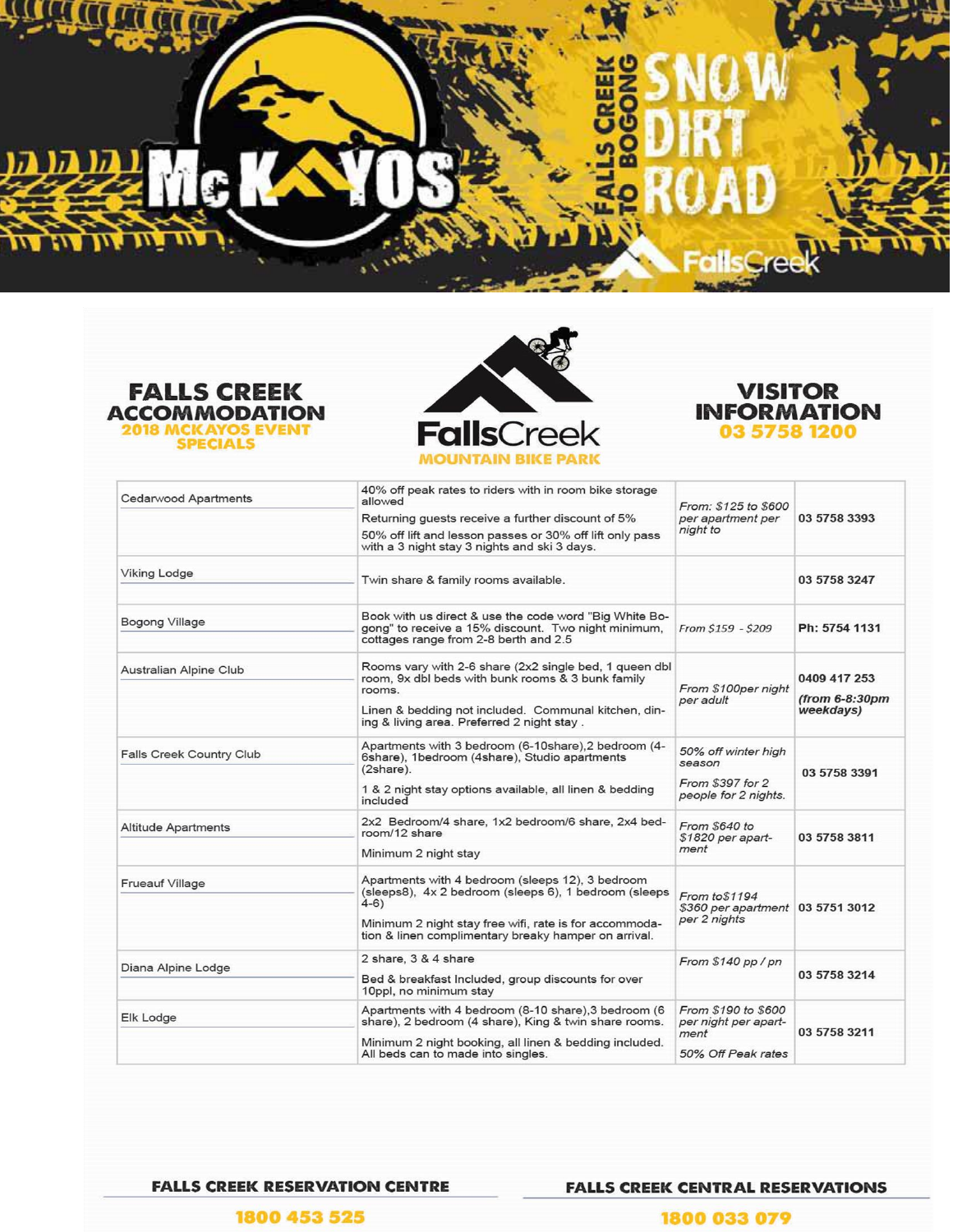

# **EVENT SCHEDULE**

| Friday 5 <sup>th</sup> October   |                                                             |  |
|----------------------------------|-------------------------------------------------------------|--|
| $12pm - 7pm$                     | <b>Competitor Registration/Rider Pack Collection from a</b> |  |
|                                  | designated Falls Creek Resort Management                    |  |
| 5pm                              | <b>Online Entries Close</b>                                 |  |
| Saturday 6 <sup>th</sup> October |                                                             |  |
| $6am - 7am$                      | <b>Competitor Registration</b>                              |  |
|                                  | (FCRM Public Shelter)                                       |  |
| 7.05am                           | <b>Rider's Briefing</b>                                     |  |
|                                  | (Slalom Plaza/Boardroom)                                    |  |
| 7.30am                           | <b>Riders Load on Chairlift (Falls Express)</b>             |  |
| 8.15am                           | Cut off for competitors to book into start control          |  |
|                                  | <b>Cloud Nine</b>                                           |  |
| 8.30am                           | <b>Event Start</b>                                          |  |
|                                  | <b>Ski Patrol Base</b>                                      |  |
| $9.45$ am – 11.00am              | <b>First Rider Finish</b>                                   |  |
|                                  | (Bogong Jacks)                                              |  |
| 11.30am                          | <b>Presentation</b>                                         |  |
|                                  | (Bogong Jacks)                                              |  |
| 11.45am                          | <b>First Shuttle back to Falls Creek Leaves</b>             |  |
|                                  | (Bogong Village)                                            |  |
|                                  | 1-2pm   Pond Skim – Village Bowl                            |  |
|                                  | 6pm After Party @ Frying Pan Inn                            |  |
|                                  | <b>Village Bowl)</b>                                        |  |